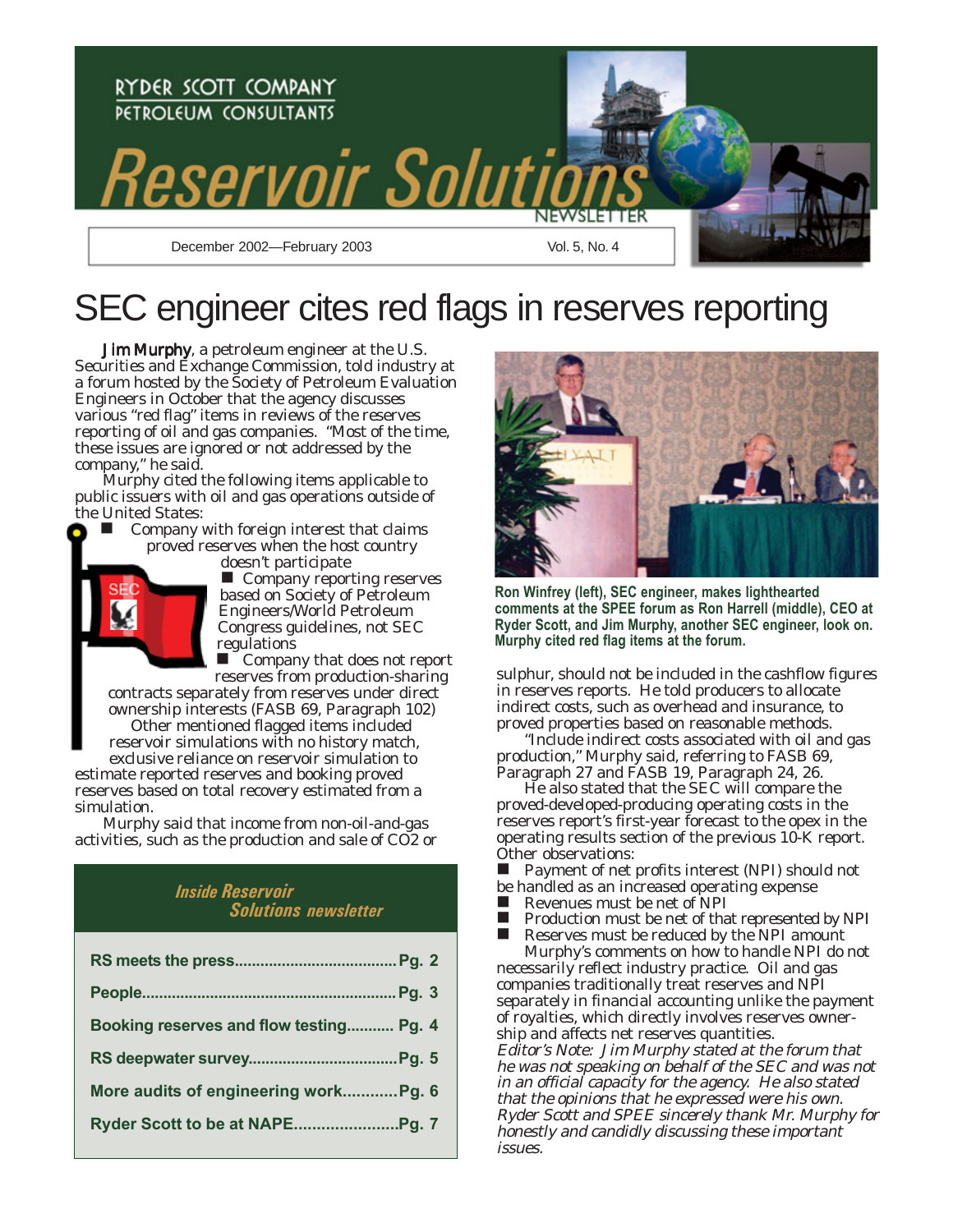

### RS meets the press, discusses field technology

International press coverage of a recent U.S. Securities and Exchange inquiry into deepwater booking practices featured Ryder Scott personnel as expert interviewees. In separate news articles, three of the firm's engineers opined on the use of industry-wide technologies to quantify reserves.

A *Reuters News Service* article on Nov. 13 stated, "A letter from U.S. securities regulators quizzing Gulf of Mexico oil and gas producers about their accounting for proven reserves is prompting industry fears that the SEC's corporate accountability push is reaching the Oil Patch. The Securities and Exchange Commission's corporation finance division sent the Oct. 1 letter to nearly every oil and gas producer operating in the Gulf of Mexico. It

#### **Publisher's Statement**

*Reservoir Solutions* newsletter is published quarterly by Ryder Scott Company LP Petroleum Consultants. Established in 1937, the reservoir evaluation consulting firm performs more than 1,000 studies a year. Ryder Scott has issued reports on more than 200,000 wells or producing entities in North America.

The firm has also evaluated hundreds of international oil and gas properties involving thousands of wells. Ryder Scott multidisciplinary studies incorporate geophysics, petrophysics, geology, petroleum engineering, reservoir simulation and economics. With 117 employees, including 66 engineers and geoscientists, Ryder Scott has the capability to complete the largest, most complex reservoirevaluation projects in a timely manner.

#### Board of Directors

Ronald Harrell Chairman and CEO Don P. Roesle President and COO John E. Hodgin Exec. V. President

Fred P. Richoux Managing Senior V.P. John R. Warner Exec. V.P.–Intl. Larry T. Nelms Managing Senior V.P.

#### *Reservoir Solutions*

Editor: Mike Wysatta Business Development Manager

Ryder Scott Company LP 1100 Louisiana, Suite 3800 Houston, Texas 77002-5218 Phone: 713-651-9191; Fax: 713-651-0849 Denver, Colorado; Phone: 303-623-9147 Calgary, AB, Canada; Phone: 403-262-2799 E-mail: info@ryderscott.com Web site: www.ryderscott.com

asks the producers to furnish information about how they assessed their proven reserves before booking them in their financial



#### statements."

The media focused on the SEC's traditional interpretation vs. industry practice. The SEC has construed a "conclusive formation test" required to book proved reserves to be a production flow test. Currently, industry practice is to use a combination of other tests, some of which are more advanced. Tom Gardner, vice president and engineer at Ryder Scott, told *Reuters* that "a combination of data can give you the same information as a flow test.

He added that only 15 percent of deepwater wells have been flow tested in the past five years. The wire-service article was published on the front page of the business section of the *Houston Chronicle* newspaper as well as in other publications worldwide. "The SEC's request caused a number of producers to turn to outside consultants like Ryder Scott to independently evaluate their reserves," the article stated.

Don Roesle, president and COO at Ryder Scott, told *Platt's*

*Please see Press on Page 8*

## Price history of benchmark oil and Henry Hub gas



**The historical price chart shows the monthly average cash market prices for the following: WTI crude at Cushing (NYMEX), Brent crude and Henry Hub gas.**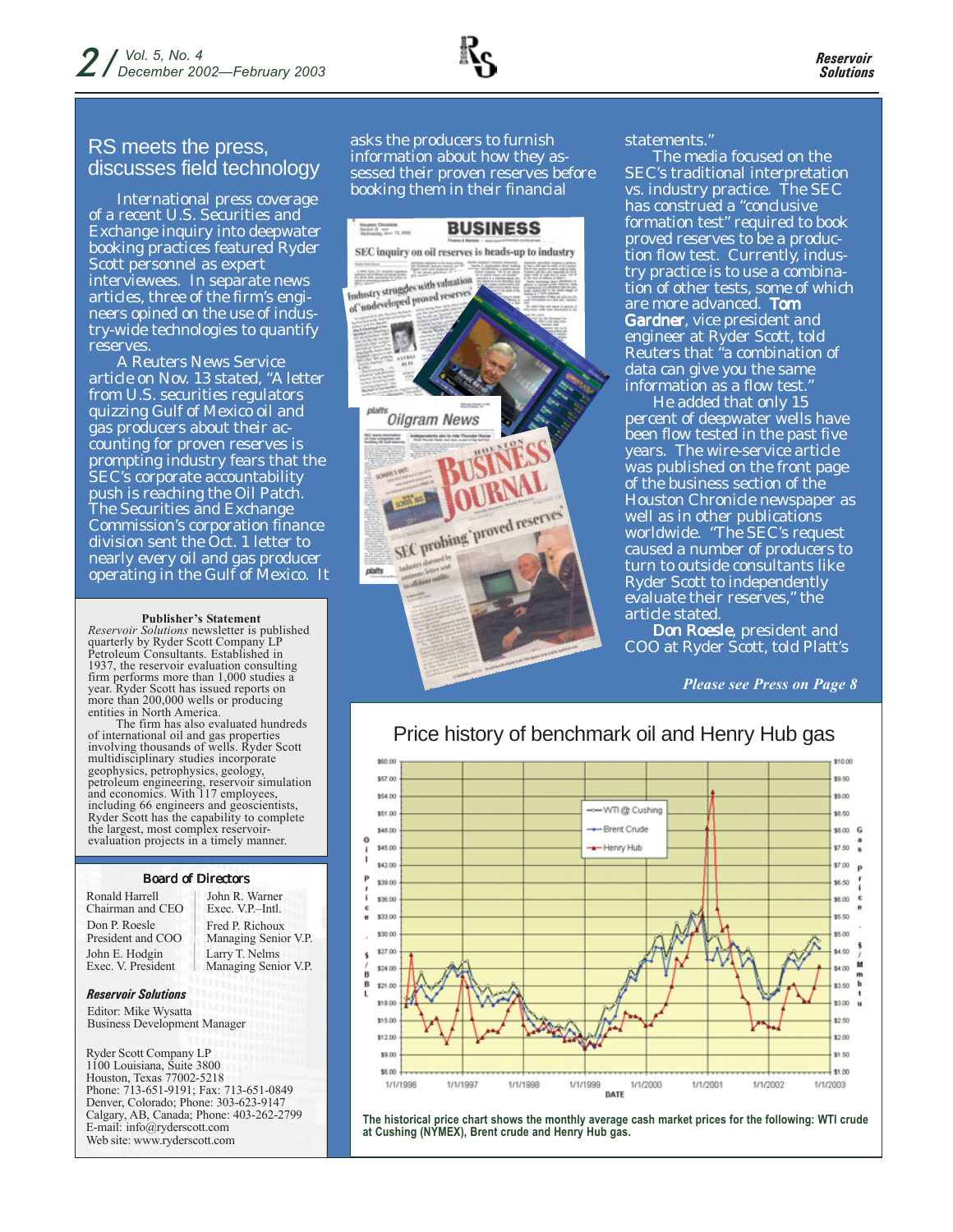# People



pectedly on Oct. 12. He had worked at Ryder Scott since 1998 and conducted geological analysis of U.S. and international properties. Metz began his career at Texaco Inc. in 1961 and worked there 14 years before joining Texas Oil & Gas Co. He also worked at Kaneb Operating Co. and Columbia Gas Development Corp. Metz

Jerry Metz, a Ryder Scott contract geologist, died unex-

graduated from Kansas State University with MS and BS degrees in geology. The family requests that memorial donations be made to K-State Foundation for the KSU Geology Department Henry Beck Fund (F52275).

Donald L. Wait, a geologist who joined Ryder Scott in 1973 and retired in 1992 as a vice president, died Sept. 2. Before joining the firm, he worked at Amoco Production Co. and Phillips Petroleum Corp. as a geologist. Wait graduated from Oklahoma State University in 1951 with a BS degree in geology. **Wait**





Harry J. Gaston, a former president of Ryder Scott who retired in 2000, received the Society of Petroleum Engineers Legion of Honor award on Oct. 17. The award is given to recognize 50 years of continuous membership in SPE.

**Gaston**

Ron Harrell, CEO at Ryder Scott, received a Distinguished Alumni award from Louisiana Tech University College of Engineering and Science on Oct. 25 for his "tremendous contributions to the field of engineering." Kyle Edmiston, director of alumni LTU relations, said, "Mr. Harrell has been a truly outstanding representative of the university."

Since the program began in 1986, only 16 from almost 12,000 engineering graduates have received the award.



**Harrell**



Dean Rietz, senior managing vice president and manger of reservoir simulation at Ryder Scott, is one of the instructors for the SPE Gulf Coast section short course, "Reservoir Simulation for Practical Decision Making," to be presented at the Omni Houston Hotel at Four Riverway on Saturday, Feb. 1 and Sunday, Feb. 2. SPE is presenting this course with its simulation symposium and the

**Rietz**

International Symposium on Oilfield Chemistry. Deadline for signups is Jan. 17. For further information, send an e-mail to dennis.dria@shell.com or call 713-245-7309.

The August SPE Reservoir Evaluation & Engineering journal published a paper, "Adapting Probabilistic Methods to Conform to Regulatory Guidelines," written by Ryder Scott petroleum engineers Herman Acuña, vice president, and **Ron Harrell**, CEO. Originally, Acuña presented the paper at the society's 2000 annual conference. The paper details how the U.S. Securities **Acuña**



and Exchange Commission and SPE/WPC guidelines affect the implementation of statistical methods.



**Jane Tink**, vice president and petroleum engineer at Ryder Scott–Canada, and partner Brent Coates, a cattle rancher outside of Calgary, raised funds in August to buy hay for drought-stricken ranchers to the north. They asked for donations from those riding in their fall cattle drive on Coates' ranch and collected more than \$3,000 in cash and hay. Tink said the short supply of hay caused the price per ton

**Tink**

to rise from \$100 to more than \$150, which will make the sale of many commercial calves a money-losing proposition in spring 2003.

Slide presentations by CEO Ron Harrell have been posted to www.ryderscott.com/whatsnew.htm. They focus on probabilistic reserves at the September SPE Applied Technology Workshop, reserves definitions at the October SPEE forum and ethics in consulting at the SPE-GCS Emerging Leaders Program in November.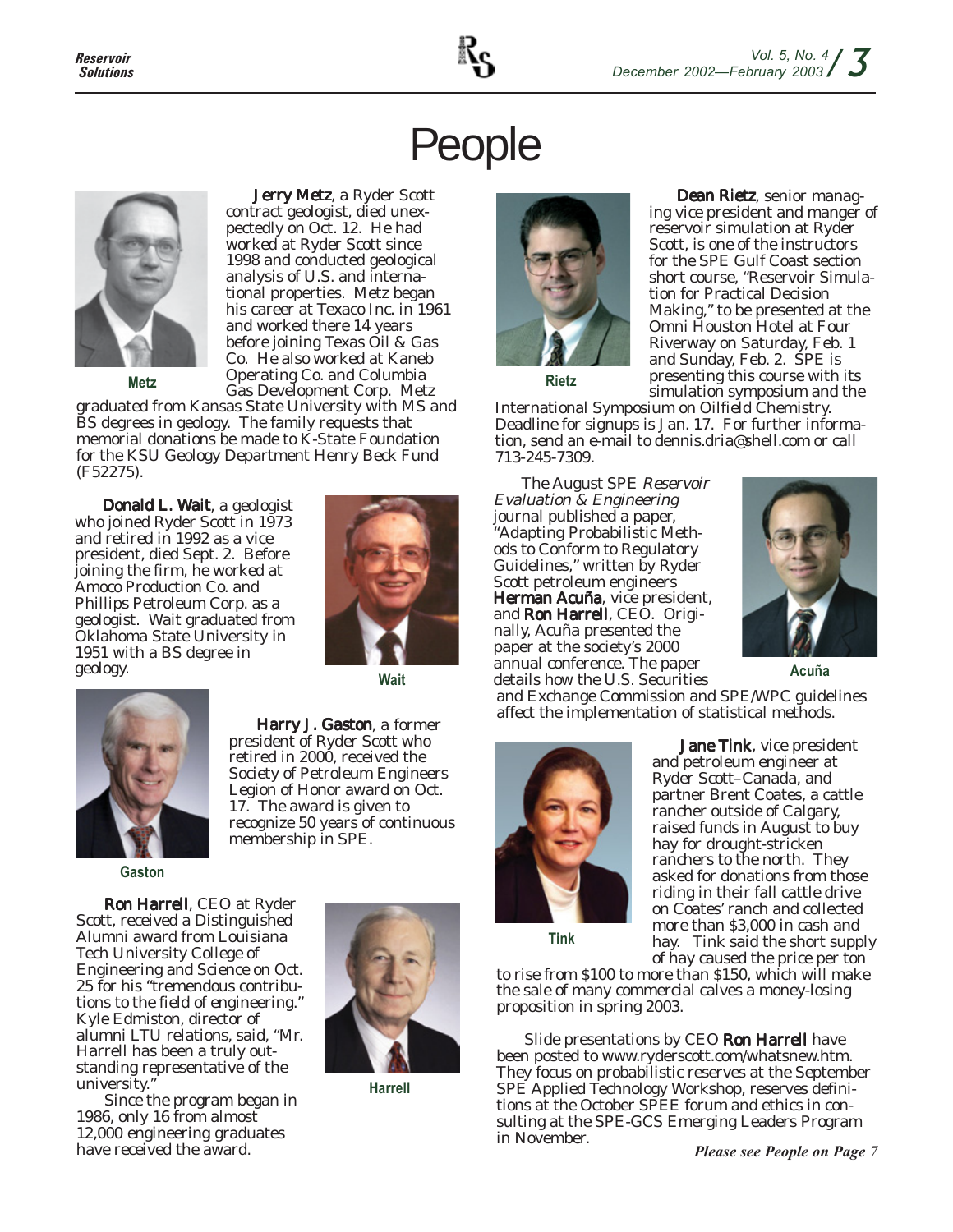# Industry argues for booking reserves without flow tests

*SEC takes deepwater industry practices under advisement*



Industry experts recently urged representatives of the U.S. Securities and Exchange Commission to allow companies to book proved reserves from deepwater discoveries based on comprehensive formation evaluation that does not include production flow tests. E&P companies have characterized these flow tests as cost prohibitive and unneeded. Bob Wagner, senior vice

**Wagner**

president and petroleum engineer at Ryder Scott, said that his experience has shown that a combination of various evaluation tools including well logs, cores, seismic information, analogy to nearby production and modern wireline formation testers (WFTs) — should be considered a "conclusive formation test" in many cases.

The SEC allows companies to book proved oil and gas reserves that are supported by actual production or "conclusive formation tests." Based on SEC reserves definitions of 1978, the agency typically interprets conclusive formation testing to be drill stem testing or through-perforation flow testing. The SEC states that a production flow test characterizes an entire pay interval whereas WFTs recover small quantities of fluid from selected intervals.



**Jim Murphy and Ron Winfrey (from left), SEC petroleum engineers, listen to SPEE forum participants' concerns.**

Ron Winfrey, SEC engineer, said that he might consider a compelling combination of various evaluation tools, without a traditional flow test, to be sufficient for booking proved reserves. However, he cautioned that WFTs alone don't characterize production capacity in real terms.

"I want more statistical evidence regarding what is industry practice and is it justified. It appears that industry is making a good case, but we are still



**These MDT pressure measurements from two samples from each of two wells establish an oil-water contact as a basis for determining the lowest known hydrocarbons, a key parameter for estimating proved reserves under SEC regulations.**

gathering information," he said at the Society of Petroleum Evaluation Engineers forum in October. Forum participants referred to recent SEC inquiries sent to Gulf of Mexico (GOM) producers soliciting information on production flow testing vs. other evaluation methods.

Two SEC engineers — Winfrey and Jim Murphy, their division supervisor Roger Schwall, assistant director of natural resources, and approximately 160 reserves evaluators and financial experts discussed interpretational issues at the forum.

Thomas Harris, president at PetroSolutions Ltd., presented a GOM deepwater study showing that only six of 45 fields were flow tested to the surface before first production. Of those six, only two occurred after 1996. "MDTs (Modular Formation Dynamics Testers, a Schlumberger product) have replaced expensive production tests," he said, citing the costly flow test of Ram Powell field in 1989 that took two years to set up. Harris also pointed out safety and environmental concerns in flow testing.

To support his case, Wagner presented three deepwater field examples that were recently developed without production flow tests. All three discoveries were drilled using 3D seismic information. In each case, the discovery well exhibited favorable log characteristics, including both high porosity and low water saturation. Two of the discoveries had both sidewall core analysis and WFT evaluations that supported log calculations. In the third example, the operator developed the field with only log analysis, 3D seismic and analogy to nearby production.

Wagner's primary case study focused on a new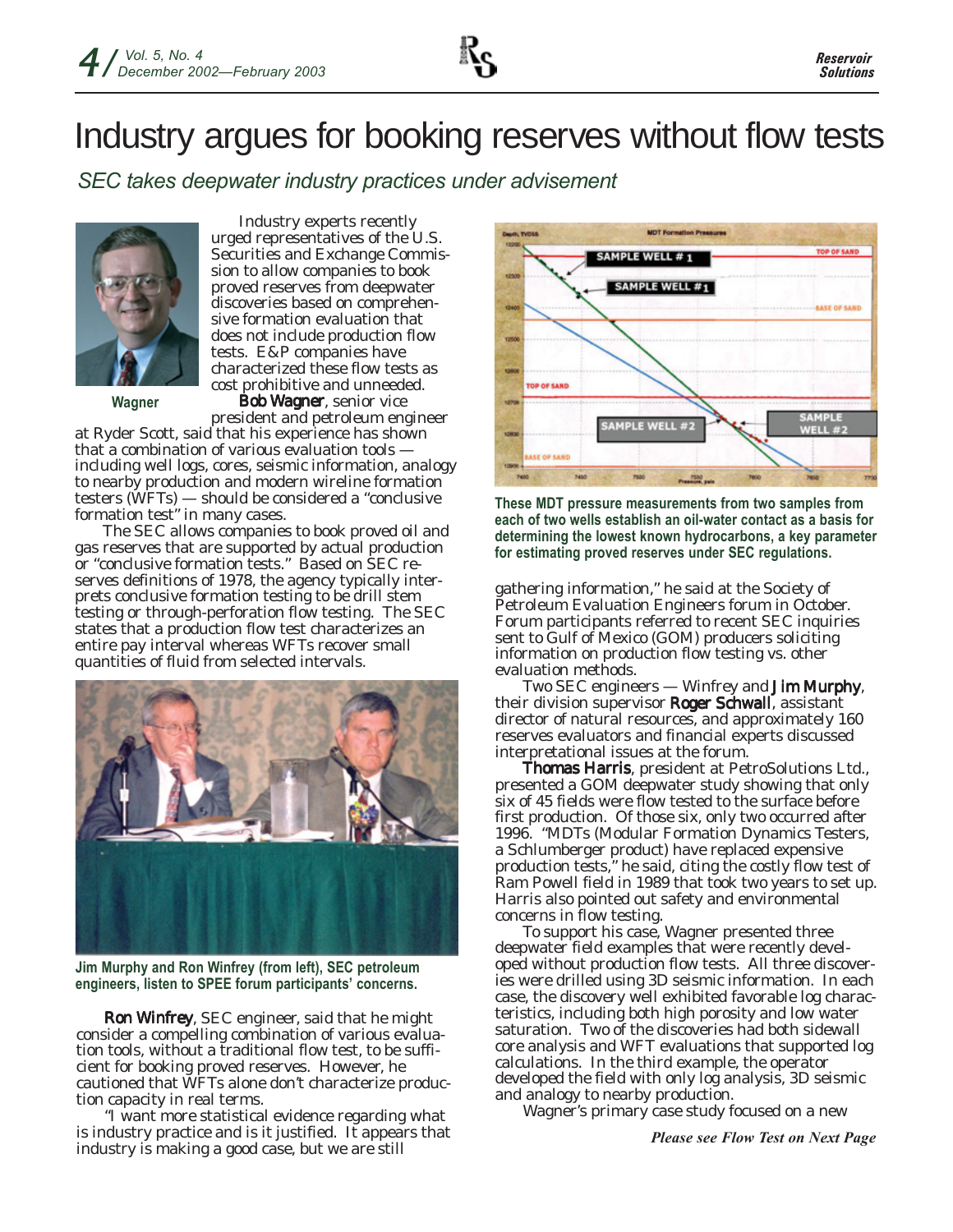

# RS deepwater survey confirms booking practices

E&P companies with discoveries in the deepwater Gulf of Mexico are eschewing flow tests in favor of other methods to quantify proved reserves, indicates a recent survey conducted by Ryder Scott. The firm conducted the research in September to better understand industry practices vis-à-vis U.S. Security and Exchange Commission regulations and to share the aggregate results with respondents.

Eight out of 10 responding companies indicated that they normally book reserves from deepwater discoveries without conducting drill-stem tests (DSTs) or production-flow tests.

In contrast, 100 percent of the respondents indicated that they analyze fluid samples and pressures from wireline formation tests (WFTs) as a prerequisite for booking. Seventy percent consider WFTs to be sufficient replacements for DSTs/flow tests.

The following percentage of survey respondents indicated that they require these analysis methods before booking deepwater reserves:

 $\blacksquare$  WFT fluid samples  $-100$ percent

**WFT** pressure measurements — 100 percent

**Log measurements of lowest** known hydrocarbons — 80 percent  $\blacksquare$  WFT mobility perm tests  $-70$ percent

 $\blacksquare$  Definitive well logs without more data — 70 percent

 $\blacksquare$  Sidewall core data with logs — 70 percent

 $\blacksquare$  Whole core data with logs  $-60$ percent

 $\blacksquare$  Seismic amplitudes with WFT pressures — 60 percent

Other findings: Seventy percent use reservoir simulation to determine recovery factors. Of those

using WFT gradients, only two of 10 also required an aquifer gradient from the same fault block.

> "The firm conducted the research in September to better understand industry practices..."



### *Flow Test—Cont. from Page 4*

deepwater discovery now under development. In the new field, the operator had drilled two wells, both with favorable logs, cores and WFTs. The operator is proceeding without production flow tests.

"The projected production rates calculated from log, core and WFT data have been shown to be very close to the actual rates," he said. "In many circumstances, the ability to test multiple points with a WFT is superior to a full production test over a long interval, because it provides specific information about the pressure and producibility of individual layers as opposed to average properties of the entire section."

Wagner also said that individual pressures may help to determine reservoir continuity and to establish fluid contacts. "A conventional production test may actually commingle different reservoirs and give a misleading assessment of reservoir continuity or individual layers' contributions, " he remarked.

For further clarification of this issue as discussed at the forum, contact Wagner at bob\_wagner@ryderscott.com.

*Editor's Note: The SEC representatives stated at the forum that they were not speaking on behalf of the agency or in an official capacity for the agency. They also stated that the opinions expressed were their own. Ryder Scott and SPEE sincerely thank the SEC participants for their willingness to attend the forum and to honestly and candidly discuss these important issues.*

*The intent of this article is not to offer advice on accounting issues or SEC regulations but rather to bring to the forefront important issues affecting reserves reporting. Please contact an independent auditor or the SEC to seek clarification of accounting issues or SEC regulations.*

*As a reservoir evaluation consultant, Ryder Scott will make every effort to clarify technical issues and SEC reserves reporting issues within our area of expertise, independent reserves certifications.*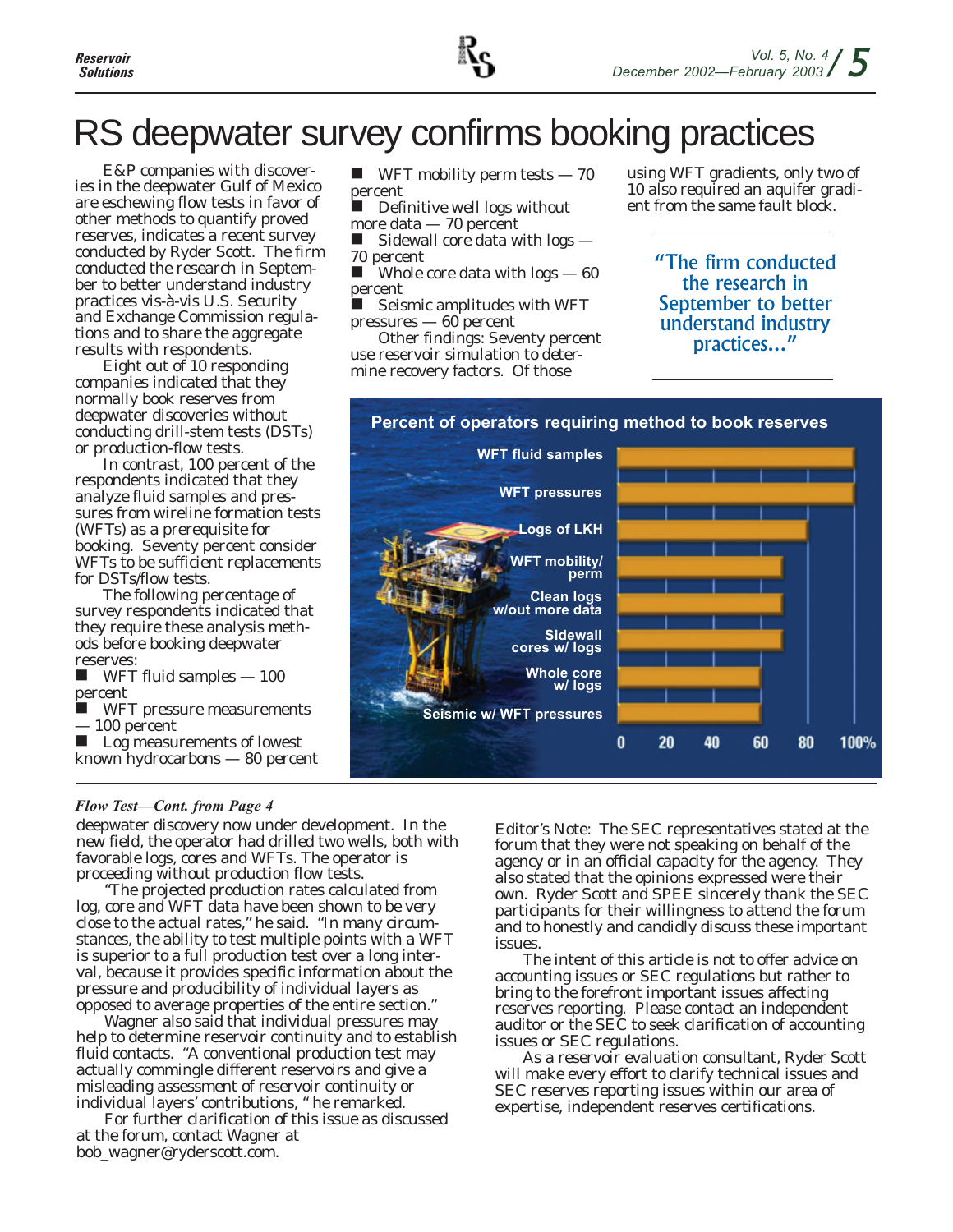# O'Shea sees more audits of engineering work



**Mike O'Shea at the SPEE forum**

### Ryder Scott again most listed consultant in survey

A recently published John S. Herold survey indicates that Ryder Scott has retained its top position as the most listed independent consultant of record for preparing year-end reports. This year's annual survey compiled 2001 yearend petroleum-reserves information from 200 publicly owned oil and gas companies listed on U.S. stock exchanges. The surveyed companies from the United States and various other countries reported their reserves under U.S. Securities and Exchange Commission guidelines

Since Ryder Scott has followed the survey for the past eight years, the firm has consistently led the rest of the field as measured by the number of public companies publishing reserves estimates attributed to independent consultants and the size of the reporting companies using independent consultants.

Mike O'Shea, a partner at PricewaterhouseCoopers LLP, recently said that his firm and others are expanding auditing activities to include more work with petroleum engineers involved in year-end reserves reporting. "You will see independent accounting firms reviewing and testing data under Section 404 (of the Sarbanes-Oxley Act). A new term is out called 'disclosure controls' and this will impact how we work with reservoir engineers. "

He said PWC is increasingly performing judgmental sampling in audits tests. In addition, O'Shea said that auditors will increasingly opine on controls behind accounting under standardized measures. This includes the standardized measure of discounted future net cash flows from proved oil and gas reserves, which is supplementary information to the financial statements.

He added that auditors will work with reservoir engineers to ensure that the processes used in reserves reporting are documented, including those related to pricing, historical information, capture and classification of incurred costs and revisions of estimates. "We will question the data provided to the (independent) engineering firm. If the company calculates reserves internally, we will review the extent of disclosures," he said.

O'Shea made his remarks at the SPEE Forum on U.S. Security and Exchange Commission reserves reporting definitions in October. Roger Schwall, assistant director of the SEC Corporate Finance Department, participated in the exchange and said, "We hope that auditors will not just accept thirdparty (reserves) reports. We have no plans to address a requirement for third-party (reserves) audits or appraisals."

O'Shea said that the Sarbanes-Oxley Act was "very significant" and the most important federal securities legislation since the Securities Act of 1933 and the Securities Exchange Act of 1934. Section 404 of Sarbanes-Oxley requires that the annual report state the responsibility of management for establishing and maintaining an adequate internal control structure and procedures for financial reporting. Management is also required to assess the effectiveness of these internal controls.

O'Shea said, "Companies will have to have systems in place that will be evaluated for operability." For more information on this subject, please see *Reservoir Solutions* newsletter, September 2002.

*Editor's Note: Roger Schwall stated at the forum that he was not speaking on behalf of the SEC and was not in an official capacity for the agency. He also stated that the opinions that he expressed were his own. Ryder Scott and SPEE sincerely thank Mr. Schwall for honestly and candidly discussing these important issues.*

### Accountants to shift "reserves" liability, says Harrell

Accounting firms have said that the Sarbanes-Oxley Act will prompt them to recommend that knowledgeable, respected, independent reservoir engineering firms "sign off" on petroleum reserves quantities cited in 10- Qs (quarterly reports) and 10-Ks (annual reports), said Ryder Scott CEO Ron Harrell in December. "Directors, particularly those on audit committees,

company managers and auditors are all seeking to shift the "reserves" liability to third parties," Harrell remarked.

At press time, Ryder Scott was planning to write a white paper on the implications of Sarbanes-Oxley to reserves reporting. Top accounting and law firms were also to co-write it. Details will be forthcoming in the February *Reservoir Solutions*.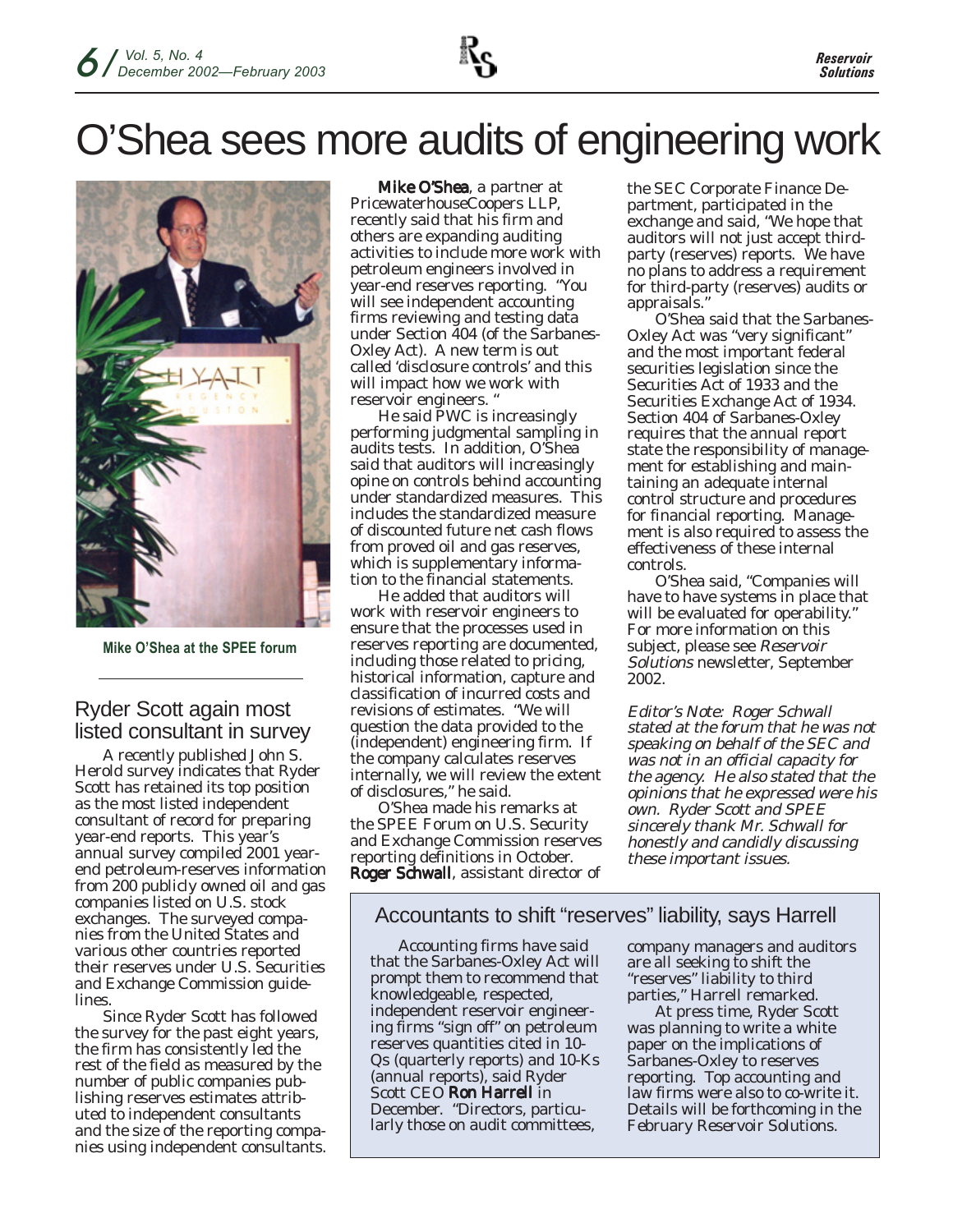

# More regulatory reporting analysis on Web site



**Schwall at SPEE forum**

Two detailed summaries on compliance with regulatory requirements for petroleum reserves reporting are posted in the What's New section of the Web site at www.ryderscott.com.

They are the following: 1,000-word synopsis of the presentation of Roger Schwall, assistant director of the Corporate Finance Dept. of the SEC, at the recent SPEE forum. Schwall discussed the SEC reserves review process and the screening it uses to select companies for review.

Also, he discussed the steps involved in a challenge to an SEC determination that certain reserves do not meet SEC definitions. The Ryder Scott staff collectively wrote the summary and offers a brief analysis. Detailed discussion of the reserves audit and how it can be used as a tool to ensure that public companies that internally estimate reserves comply with regulatory requirements. The term "audit" has different meanings for different companies. This posted review, written by John Warner, executive vice president — international at Ryder Scott, clarifies the use of the term, cites technical "mini-case studies" and discusses external reserves audit and evaluation options for companies.

Those options range upward in cost and complexity — from training courses for internal staff to outsourcing of outside expertise to benefit internal asset review teams to three-year rotating audits to annual audits to full-scale evaluations.

# Ryder Scott at NAPE in January



Ryder Scott invites you to join us at NAPE Expo 2003 at the George R. Brown Convention Center in Houston, Jan. 28-30. Professional staff will be

on hand to demonstrate some of our property evaluation capabilities at booth 1008/909 on the main aisle close to the entrance. Co-exhibitors will be TRC Consultants LC and OilExchange Inc.

At NAPE Expo, oil and gas companies will introduce their domestic and international petroleum properties to an estimated 8,000 attendees. Marketed properties include prospects, producing properties, U.S. onshore and offshore plays and international opportunities. Capital providers and consultants also exhibit. For further information, go to www.napeonline.com.

#### *People—Cont. from Page 3*

Ryder Scott engineer Scott Wilson recently conducted production forecasting and nodal analysis classes in Saudi Arabia, Calgary and Denver. "I'm always amazed that the same concepts used to understand the best wells also make the difference between economic and uneconomic (operations) for the toughest wells," said Wilson, who has taught working professionals for 15 years.

He added that it was a "shock" going straight from training how to predict the water cut at which a 12,000-BOPD oil well would die to identifying the



**Ryder Scott will have a booth at NAPE similar to this one. At NAPE, attendees will learn more about the company's property evaluation services.**

optimal completion to keep liquids loading from killing a 150 MCF/D tight-gas well. Next year, Wilson will teach a class for Saudi Aramco with classes in Houston, London, Calgary and Denver to follow.

The classes are offered through OGCI/Petroskills and are sanctioned by Shell Oil Co. and BP for their internal training. Please go to http://www.ogci.com/ course\_info.asp?courseID=229 to sign up for classes.

"I always learn something new from a class, whether it is current designs for long completion fractured gas wells or cultural nuances around the world," he said.